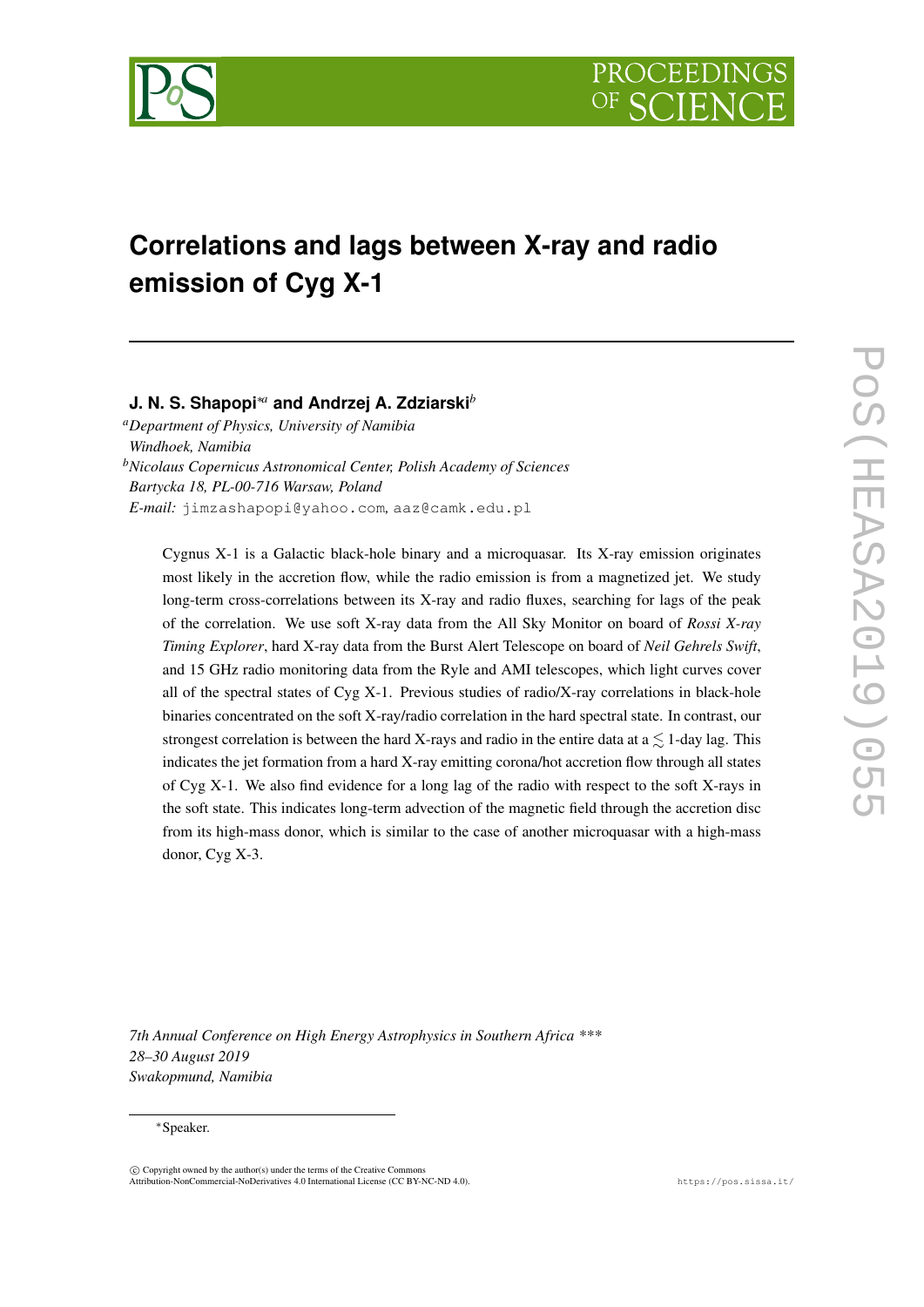### 1. Introduction

The X-ray source Cyg X-1, discovered in 1964 [\[1\]](#page-4-0), is a high-mass binary consisting of an OB supergiant accreting via stellar wind onto a black hole [\[2,](#page-4-1)[3\]](#page-4-2). It has an orbital period of  $P \simeq 5.6$  d [\[4\]](#page-4-3) and is one of the brightest and best studied X-ray binaries, e.g. [\[5](#page-4-4)[–8\]](#page-5-0). The X-ray emission of Cyg X-1 originates most likely from its accretion flow, while the radio emission is from its jet, resolved by VLBA and VLA observations [\[9\]](#page-5-1).

Cyg X-1 shows two main spectral states, hard [\[6\]](#page-4-5) and soft [\[7\]](#page-5-2), distinguished by the shape of the X-ray spectra. In the hard state, disc emission is weak and the spectrum is dominated by a hard power law with a high energy cut-off at  $\geq$ 100 keV, well modelled by thermal Comptonization [\[6\]](#page-4-5). In the soft state, the blackbody disc emission [\[10\]](#page-5-3) dominates the spectrum, and it is followed by a high energy tail with varying strength, well fitted by coronal Comptonization [\[7\]](#page-5-2).

#### 2. The Data and Analysis Methods

We study long term correlations between the 15 GHz radio emission and the soft and hard X-rays. We use the radio monitoring light curves for MJD 50226–53902 from the Ryle telescope, and for MJD 54573–57748 from the Arcminute Microkelvin Imager Large Array, as published in [\[4\]](#page-4-3). We correlate them with the light curve for MJD 50087–55870 from the All Sky Monitor (ASM) [\[11\]](#page-5-4) on board of *Rossi X-ray Timing Explorer*, which covers three bands, 1.5–3, 3–5 and 5–12 keV. We also use the light curve for MJD 53416–57848 from the Burst Alert Telescope (BAT) [\[12\]](#page-5-5) on board of *Neil Gehrels Swift*, which is for the 15–50 keV band. We correlate the radio and X-ray light curves either separately for the different states or for all of the data. To separate the states, we follow [\[4\]](#page-4-3). Since the radio/X-ray correlation has similar properties in both hard and intermediate states [\[13\]](#page-5-6), we treat them jointly, and hereafter use the term 'hard' for the sum of the hard and intermediate states. Some of the results presented here are also given in [\[14\]](#page-5-7).

The cross-correlation coefficients are calculated using the method of [\[15\]](#page-5-8) with some modifications described in [\[16\]](#page-5-9). Specifically, we calculate the Pearson's correlation coefficient for two discrete and unevenly spaced light curves,  $x_i$  and  $y_j$ , shifted in time by  $\Delta t$ ,

<span id="page-1-1"></span>
$$
r(\Delta t) = \frac{\sum_{i,j} [x_i - \bar{x}(\Delta t)] [y_j - \bar{y}(\Delta t)] / K(\Delta t)}{\sigma_x(\Delta t) \sigma_y(\Delta t)}
$$
(2.1)

where the summation is over all pairs,  $(i, j)$ , corresponding to the time shift of  $\Delta t \pm \delta/2$ ,

<span id="page-1-0"></span>
$$
\Delta t - \delta/2 \le t(y_j) - t(x_i) < \Delta t + \delta/2. \tag{2.2}
$$

Here,  $\bar{x}$ ,  $\bar{y}$  and  $\sigma_x$ ,  $\sigma_y$  are the light curves average values and standard deviations, respectively, which are calculated for a given ∆*t* for the points satisfying the criterion [\(2.2\)](#page-1-0) only, *K* is the number of such pairs, and  $\delta$  is the bin size. (Note a typo in equation 3 of [\[16\]](#page-5-9), where  $y_i$  in the numerator should be *y<sup>j</sup>* .) The standard deviation is calculated as [\[15\]](#page-5-8)

$$
\sigma(\Delta t) = \frac{1}{K(\Delta t) - 1} \sqrt{\sum_{i,j} \left\{ \frac{[x_i - \bar{x}(\Delta t)][y_j - \bar{y}(\Delta t)]}{\sigma_x(\Delta t) \sigma_y(\Delta t)} - r(\Delta t) \right\}^2},
$$
(2.3)

where the summation is over the same pairs as in equation  $(2.1)$ . In our convention, positive lags correspond to radio lagging X-rays.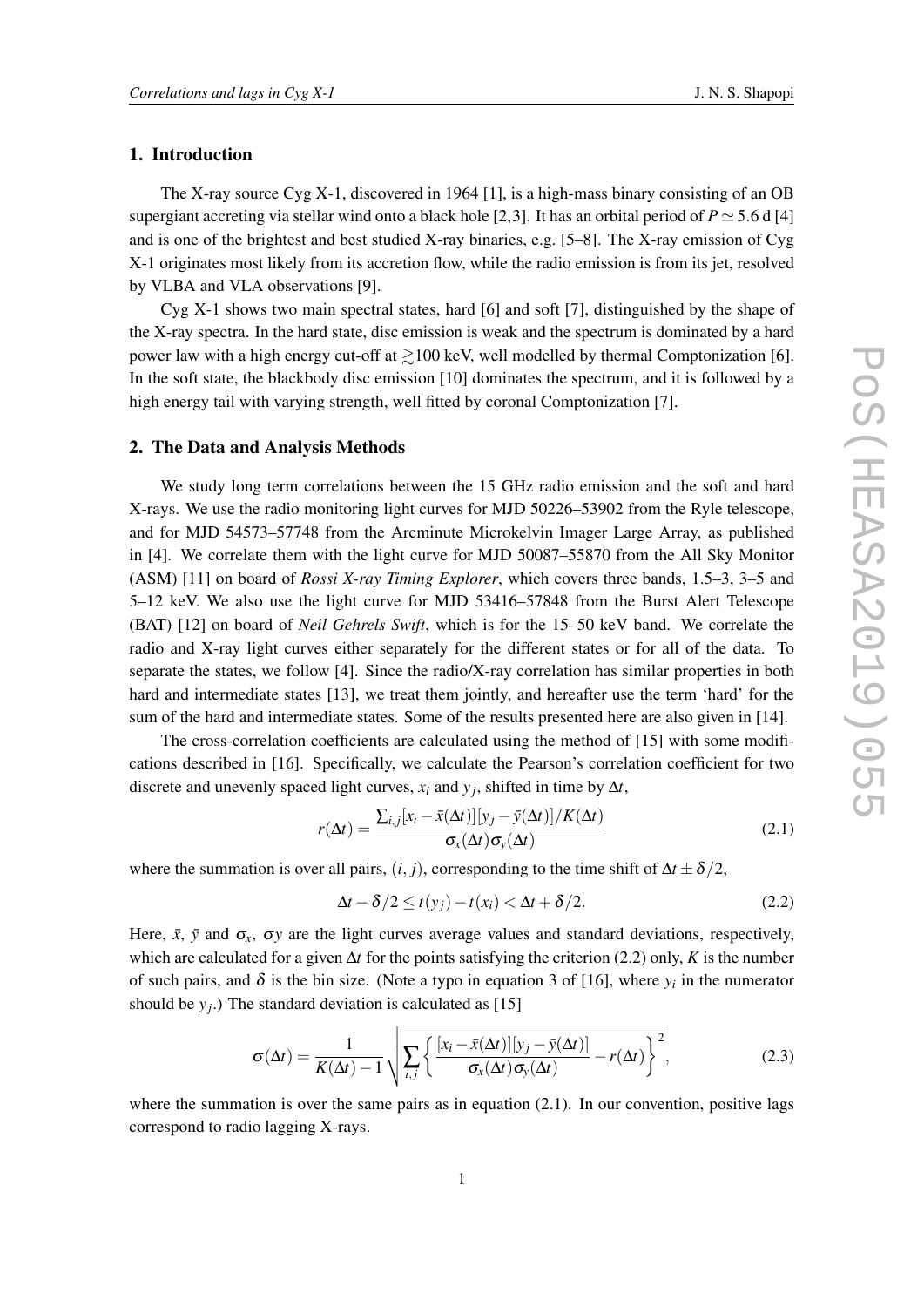## <span id="page-2-0"></span>3. Results



Figure 1: ASM light curves cross-correlation with the 15 GHz radio emission. In all figures, the cross-correlations are shown by the blue curves, while the blue shades show the error ranges.

We have calculated cross-correlations for all of the X-ray bands, and for all of the soft, hard and combined states. Most of them show significant correlations; here we show some selected, most interesting results. Fig. [1\(](#page-2-0)a) shows the correlation of the radio with the softest ASM band, 1.5–3 keV in the soft state. We see that while the correlation at zero lag is weak, *r* ∼ 0.2, it increases with the lag up to the maximum at ∆*t* ∼ 140 d. The highest range of values of *r* ∼ 0.5 occurs in the wide range of  $\Delta t \sim 50$ –150 d. In the 3–5 keV band and the soft state, Fig. [1\(](#page-2-0)b), we see a similar behaviour, but the zero-lag correlation is stronger,  $r \sim 0.3$ , and the maximum at a somewhat longer ∆*t* ∼ 100–150 d is weaker, up to *r* ∼ 0.4. Following this trend, the 5–12 keV band in the soft state shows the global maximum around zero lag with  $r \approx 0.45$ , and the (local) maximum around ∆*t* ∼ 100–150 d similar to those of the lower-energy bands is now relatively weak, with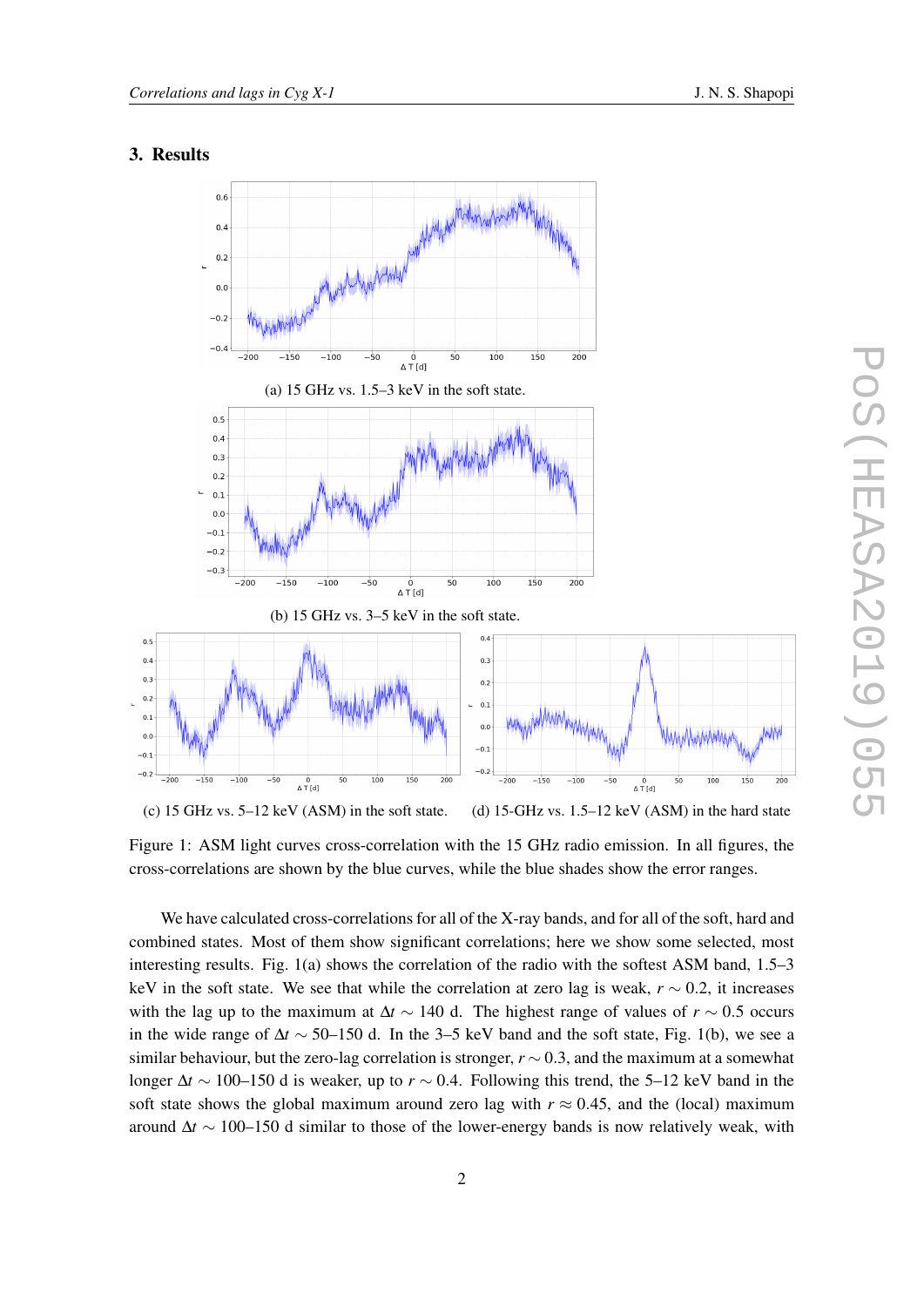<span id="page-3-0"></span>

Figure 2: BAT light curves cross-correlations with the 15 GHz radio emission.

 $r \approx 0.2{\text -}0.25$ , see Fig. [1\(](#page-2-0)c). For the hard state, we show only the result for the sum of the ASM bands, 1.5–12 keV. We see a distinct and relatively narrow maximum around zero lag, though with a relatively small coefficient,  $r \approx 0.35$ .

We then show the correlations with the BAT light curves. Fig. [2\(](#page-3-0)a) shows the results for all the data. We see a very high correlation coefficient,  $r \approx 0.85$ , around zero lag. Then, the correlation in the soft state is similar, with the maximum around zero lag with  $r \approx 0.6$ , see Fig. [2\(](#page-3-0)b). On the other hand, the correlation in the hard state is much weaker,  $r \approx 0.4$  at the zero lag, and the cross-correlation profile is complex, see Fig. [2\(](#page-3-0)c).

#### 4. Interpretation

We have obtained two main results. Our strongest correlation found in the analysed data is that between the 15–50 keV hard X-rays and the 15 GHz radio emission around zero lag for the full light curves, i.e., including both the hard and soft states, shown in Fig. [2\(](#page-3-0)a). When dividing the light curve into the states, a stronger and clearer correlation is in the soft state, though weaker than that for the entire light curves.

The hard X-ray emission appears to be from Comptonization in a corona/hot accretion flow in the vicinity of the black hole  $[6, 7, 17]$  $[6, 7, 17]$  $[6, 7, 17]$ , while the radio emission is from the jets, in particular the approaching one [\[9\]](#page-5-1). Surprisingly, the correlation for the entire data is very strong, with *r* close to unity. The correlation of radio and X-rays in the hard state, Figs.  $1(d)$ ,  $2(c)$ , is similar at zero lag to that in other accreting binaries containing a black hole, e.g., [\[18\]](#page-5-11). Such correlations agree with the results of magneto-hydrodynamical simulations, showing a formation of a strong jet by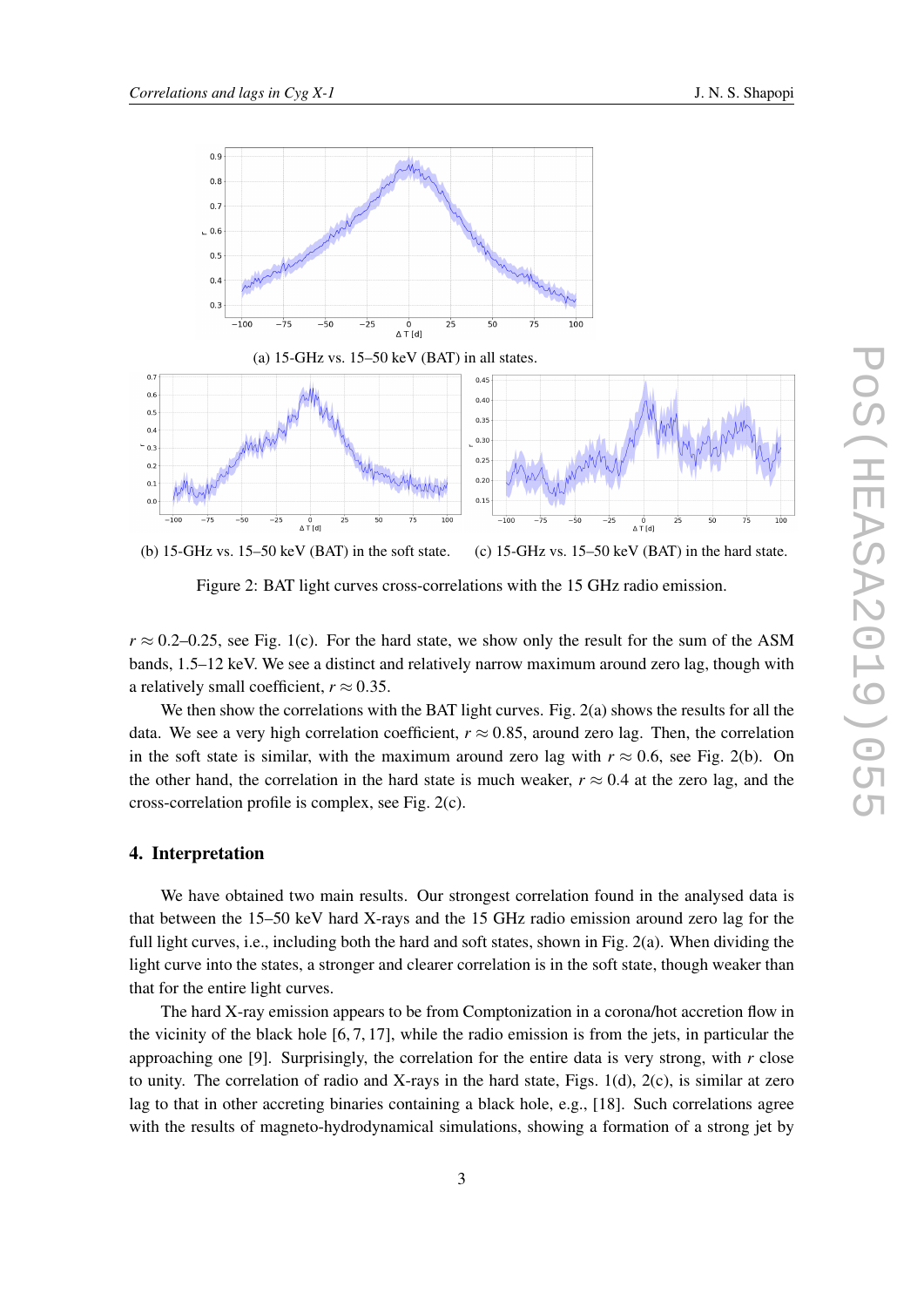a geometrically thick disc [\[19\]](#page-5-12), with the X-rays being due to thermal Comptonization in the thick hot disc [\[6\]](#page-4-5). However, the correlation of radio with hard X-rays in Cyg X-1 is stronger in the soft state, whereas this state in other X-ray binaries accreting onto a black hole is associated either with jet quenching or occasional ejection of individual radio-emitting blobs [\[20\]](#page-5-13). In contrast, the jet in the soft state of Cyg X-1 is present almost always, and is very tightly linked to the high-energy tail beyond the disc blackbody. That tail is well modelled by Comptonization in a corona above the surface of the accretion disc [\[7\]](#page-5-2). This points out to the jet emission being strongly linked to the hot Comptonizing medium, either a hot disc or a hot corona, in all of the states of Cyg X-1. This conclusion was reached before by [\[13\]](#page-5-6), but at a much weaker statistical significance.

Second, we have found the cross-correlation with soft X-rays in the soft state of Cyg X-1 is relatively strong and positive, but only for long lags in a wide range of ∆*t* ∼ 50–150 d. The strength of this lagged correlation is highest in the 1.5–3 keV band, as shown in Fig. [1\(](#page-2-0)a), and it decreases with the increasing energy. In hard X-rays, 15–50 keV, the lagged correlation disappears completely, see Fig. [2\(](#page-3-0)b). The cross-correlation for the 1.5–3 keV band has a very asymmetric shape, showing mostly positive lags, which appears to be highly significant statistically.

We interpret these lags as due to the time between a fluctuation of the thin accretion disc arriving near the black hole and the subsequent response of the jet. The jet production in a thin disc requires the presence of poloidal magnetic field, e.g. [\[21\]](#page-5-14), and this field can be advected from the donor star. A similar radio lag with respect to the soft X-rays in the soft state was found in Cyg X-3 [\[16\]](#page-5-9), and the mechanism for field advection in Cyg X-1 can be similar to that proposed for Cyg X-3 by [\[22\]](#page-5-15).

## Acknowledgments

We thank Barbara De Marco for valuable comments. We acknowledge support from the Polish National Science Centre under the grant 2015/18/A/ST9/00746.

## References

- <span id="page-4-0"></span>[1] S. Bowyer, E. T. Byram, T. A. Chubb and H. Friedman, *Cosmic X-ray Sources*, *[Science](https://doi.org/10.1126/science.147.3656.394)* 147 (1965) [394.](https://doi.org/10.1126/science.147.3656.394)
- <span id="page-4-1"></span>[2] D. R. Gies and C. T. Bolton, *The optical spectrum of HDE 226868 = Cygnus X-1. I - Radial velocities and orbital elements*, *[The Astrophysical Journal](https://doi.org/10.1086/160250)* 260 (1982) 240.
- <span id="page-4-2"></span>[3] D. R. Gies and C. T. Bolton, *The optical spectrum of HDE 226868 = Cygnus X-1. II Spectrophotometry and mass estimates*, *[The Astrophysical Journal](https://doi.org/10.1086/164171)* 304 (1986) 371.
- <span id="page-4-3"></span>[4] A. A. Zdziarski, D. Malyshev, M. Chernyakova and G. G. Pooley, *High-energy gamma-rays from Cyg X-1*, *[Monthly Notices of the Royal Astronomical Society](https://doi.org/10.1093/mnras/stx1846)* 471 (2017) 3657 [[1607.05059](https://arxiv.org/abs/1607.05059)].
- <span id="page-4-4"></span>[5] T. Belloni and G. Hasinger, *Variability in the noise properties of Cygnus X-1*, *Astronomy & Astrophysics* 227 (1990) L33.
- <span id="page-4-5"></span>[6] M. Gierlinski, A. A. Zdziarski, C. Done, W. N. Johnson, K. Ebisawa, Y. Ueda et al., ´ *Simultaneous X-ray and gamma-ray observations of Cyg X-1 in the hard state by GINGA and OSSE*, *Monthly Notices of the Royal Astronomical Society* 288 (1997) 958 [[arXiv:astro-ph/9610156](https://arxiv.org/abs/arXiv:astro-ph/9610156)].